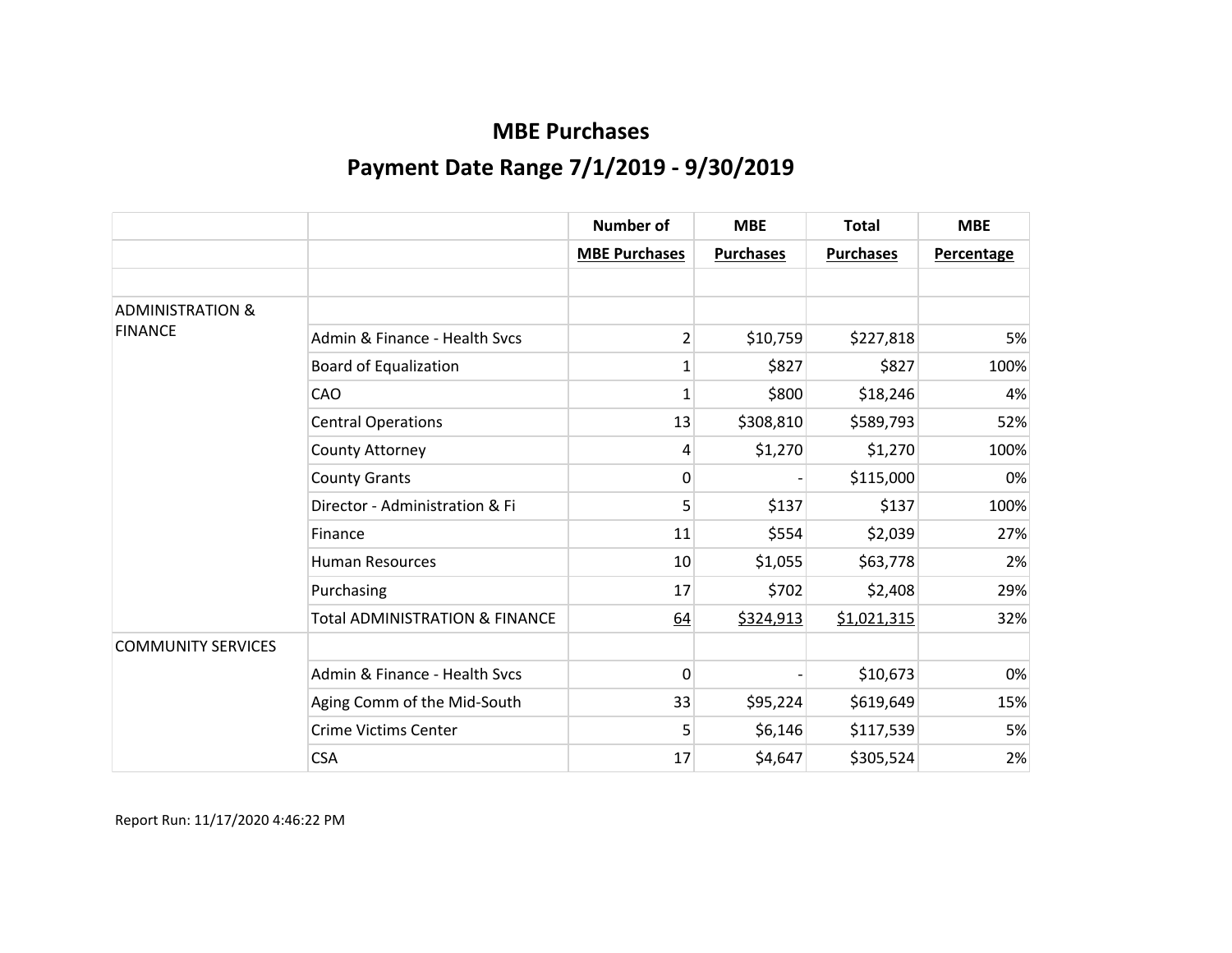| <b>COMMUNITY SERVICES</b> | <b>Director Community Services</b>     | 1              | \$15,469  | \$62,312     | 25% |
|---------------------------|----------------------------------------|----------------|-----------|--------------|-----|
|                           | <b>Pretrial Services</b>               | 0              |           | \$190,133    | 0%  |
|                           | <b>Total COMMUNITY SERVICES</b>        | 56             | \$121,486 | \$1,305,830  | 9%  |
| <b>CORRECTIONS</b>        |                                        |                |           |              |     |
|                           | <b>Correction Center Facility</b>      | 0              |           | \$9,803      | 0%  |
|                           | <b>Corrections Administration</b>      | 91             | \$86,588  | \$3,005,601  | 3%  |
|                           | <b>Total CORRECTIONS</b>               | 91             | \$86,588  | \$3,015,404  | 3%  |
| <b>EMPLOYEE BENEFITS</b>  |                                        |                |           |              |     |
|                           | Employee Health Insurance              | 0              |           | \$108,109    | 0%  |
|                           | Total EMPLOYEE BENEFITS                | $\overline{0}$ |           | \$108,109    | 0%  |
| <b>HEALTH SERVICES</b>    |                                        |                |           |              |     |
|                           | Admin & Finance - Health Svcs          | 13             | \$14,559  | \$19,537     | 75% |
|                           | <b>Community Health</b>                | 30             | \$9,526   | \$180,545    | 5%  |
|                           | <b>Environmental Health Services</b>   | 19             | \$2,509   | \$19,184     | 13% |
|                           | <b>Forensic Services</b>               | 3              | \$1,275   | \$655,762    | 0%  |
|                           | <b>Health Planning &amp; Promotion</b> | 6              | \$5,369   | \$30,909     | 17% |
|                           | <b>Inmate Medical Care</b>             | 0              |           | \$7,633,688  | 0%  |
|                           | <b>Public Health Safety</b>            | 24             | \$2,556   | \$122,401    | 2%  |
|                           | Ryan White                             | 8              | \$1,863   | \$2,954,682  | 0%  |
|                           | <b>Total HEALTH SERVICES</b>           | <u>103</u>     | \$37,657  | \$11,616,707 | 0%  |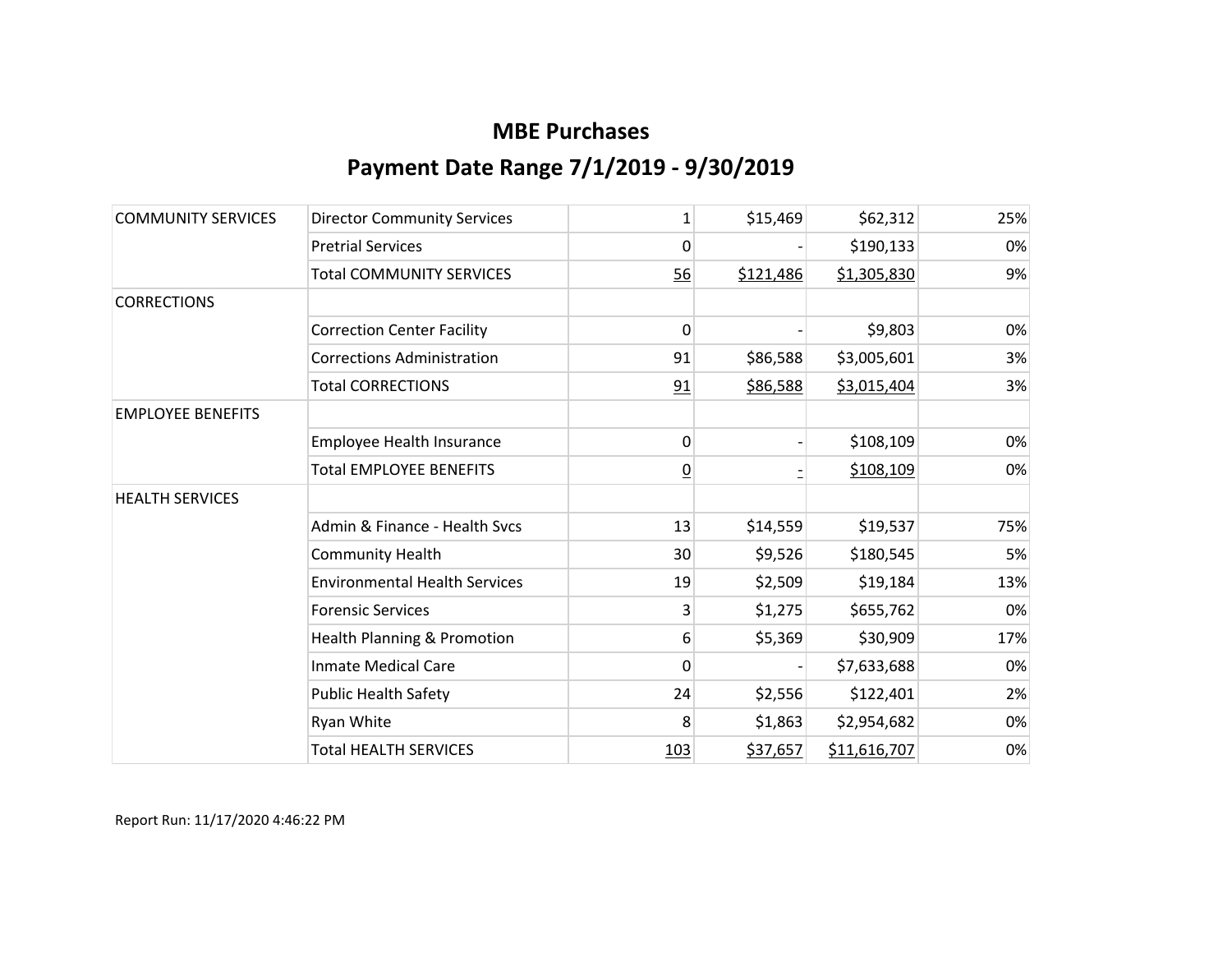| <b>INFORMATION</b>        |                                                |              |           |             |     |
|---------------------------|------------------------------------------------|--------------|-----------|-------------|-----|
| <b>TECHNOLOGY SERVICE</b> | <b>Chief Information Officer</b>               | 0            |           | \$273,900   | 0%  |
|                           | <b>IT Internal Services</b>                    | 32           | \$53,300  | \$705,791   | 8%  |
|                           | IT Operations                                  | 21           | \$128,167 | \$1,062,969 | 12% |
|                           | Total INFORMATION TECHNOLOGY<br><b>SERVICE</b> | 53           | \$181,467 | \$2,042,660 | 9%  |
| <b>JAIL DIVISION</b>      |                                                |              |           |             |     |
|                           | Jail Administration                            | 10           | \$9,638   | \$69,441    | 14% |
|                           | Jail Programs                                  | 19           | \$14,404  | \$411,943   | 3%  |
|                           | Jail Security                                  | 36           | \$45,648  | \$299,559   | 15% |
|                           | <b>Total JAIL DIVISION</b>                     | 65           | \$69,690  | \$780,943   | 9%  |
| <b>JUDICIAL</b>           |                                                |              |           |             |     |
|                           | <b>Attorney General</b>                        | 0            |           | \$17,982    | 0%  |
|                           | <b>Chancery Court</b>                          | $\mathbf{0}$ |           | \$4,555     | 0%  |
|                           | <b>Circuit Court</b>                           | 19           | \$1,298   | \$7,876     | 16% |
|                           | <b>Criminal Court</b>                          | 26           | \$4,882   | \$24,186    | 20% |
|                           | Divorce Referee                                | 1            | \$241     | \$678       | 36% |
|                           | <b>General Sessions Court</b>                  | 19           | \$4,735   | \$286,286   | 2%  |
|                           | Juvenile Court Clerk                           | 8            | \$3,209   | \$6,745     | 48% |
|                           | Juvenile Court Judge                           | 15           | \$1,456   | \$223,895   | 1%  |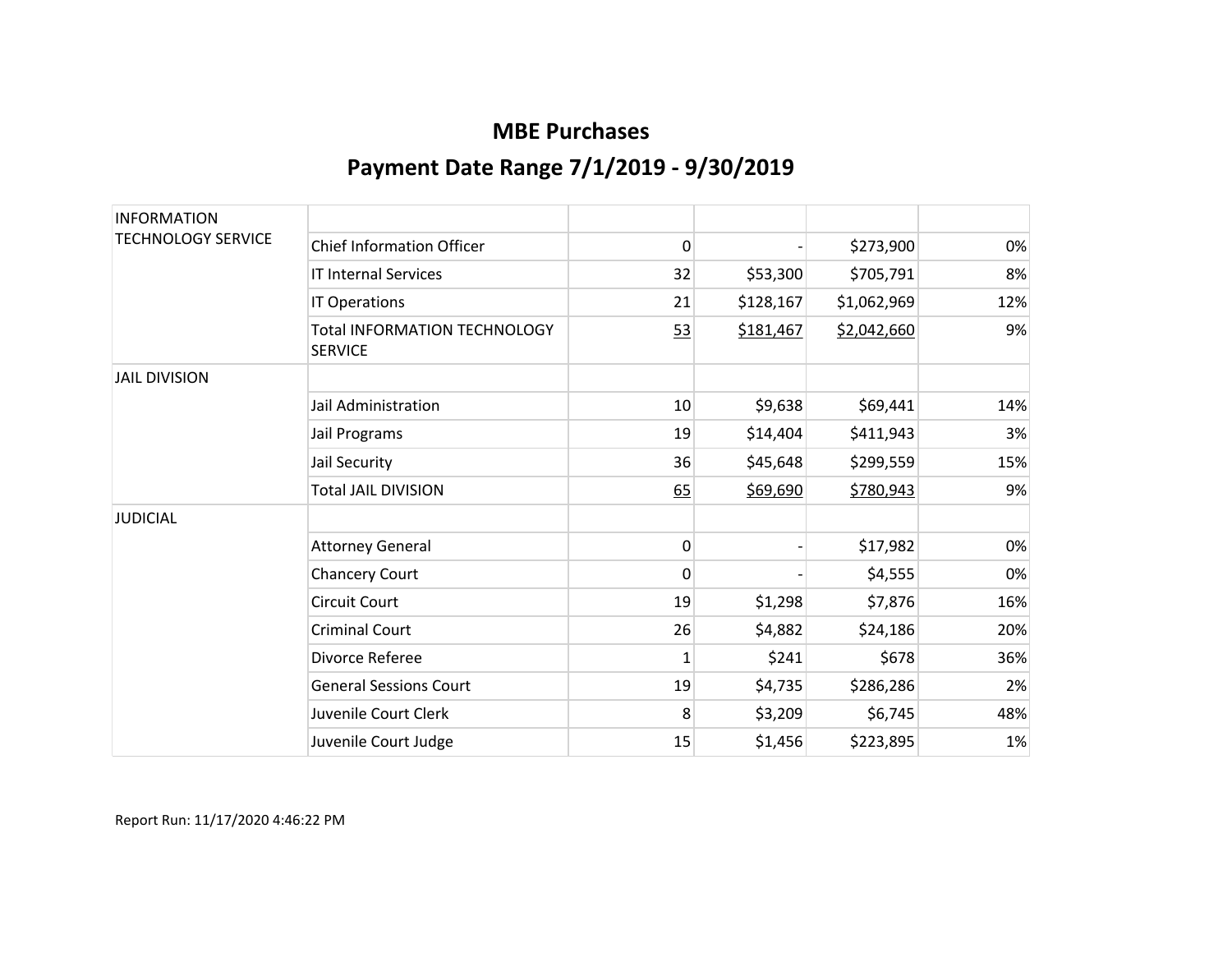| <b>JUDICIAL</b>         | <b>Probate Court</b>                                  | 5               | \$619    | \$2,196   | 28% |
|-------------------------|-------------------------------------------------------|-----------------|----------|-----------|-----|
|                         | <b>Public Defender</b>                                | 48              | \$5,486  | \$45,916  | 12% |
|                         | <b>Total JUDICIAL</b>                                 | 141             | \$21,926 | \$620,316 | 4%  |
| LAW ENFORCEMENT         |                                                       |                 |          |           |     |
|                         | <b>Chief Deputy</b>                                   | $\mathbf{1}$    | \$155    | \$5,134   | 3%  |
|                         | Courts                                                | 0               |          | \$188,782 | 0%  |
|                         | Detectives                                            | $\overline{2}$  | \$2,102  | \$10,809  | 19% |
|                         | Fugitive                                              | 1               | \$336    | \$18,686  | 2%  |
|                         | <b>Special Operations</b>                             | 7               | \$2,282  | \$73,157  | 3%  |
|                         | Training                                              | 4               | \$12,259 | \$98,724  | 12% |
|                         | Uniform Patrol                                        | $\overline{2}$  | \$512    | \$7,706   | 7%  |
|                         | <b>Total LAW ENFORCEMENT</b>                          | 17              | \$17,646 | \$402,996 | 4%  |
| <b>MISCELLANEOUS</b>    |                                                       |                 |          |           |     |
| <b>INTERNAL SERVICE</b> | Admin & Finance - Health Svcs                         | 0               |          | \$3,833   | 0%  |
|                         | <b>Total MISCELLANEOUS INTERNAL</b><br><b>SERVICE</b> | $\underline{0}$ |          | \$3,833   | 0%  |
| OTHER ELECTED OFFICIALS |                                                       |                 |          |           |     |
|                         | Assessor                                              | 16              | \$5,753  | \$34,490  | 17% |
|                         | County Clerk                                          | 22              | \$11,167 | \$40,354  | 28% |
|                         | <b>Election Commission</b>                            | 15              | \$2,260  | \$26,692  | 8%  |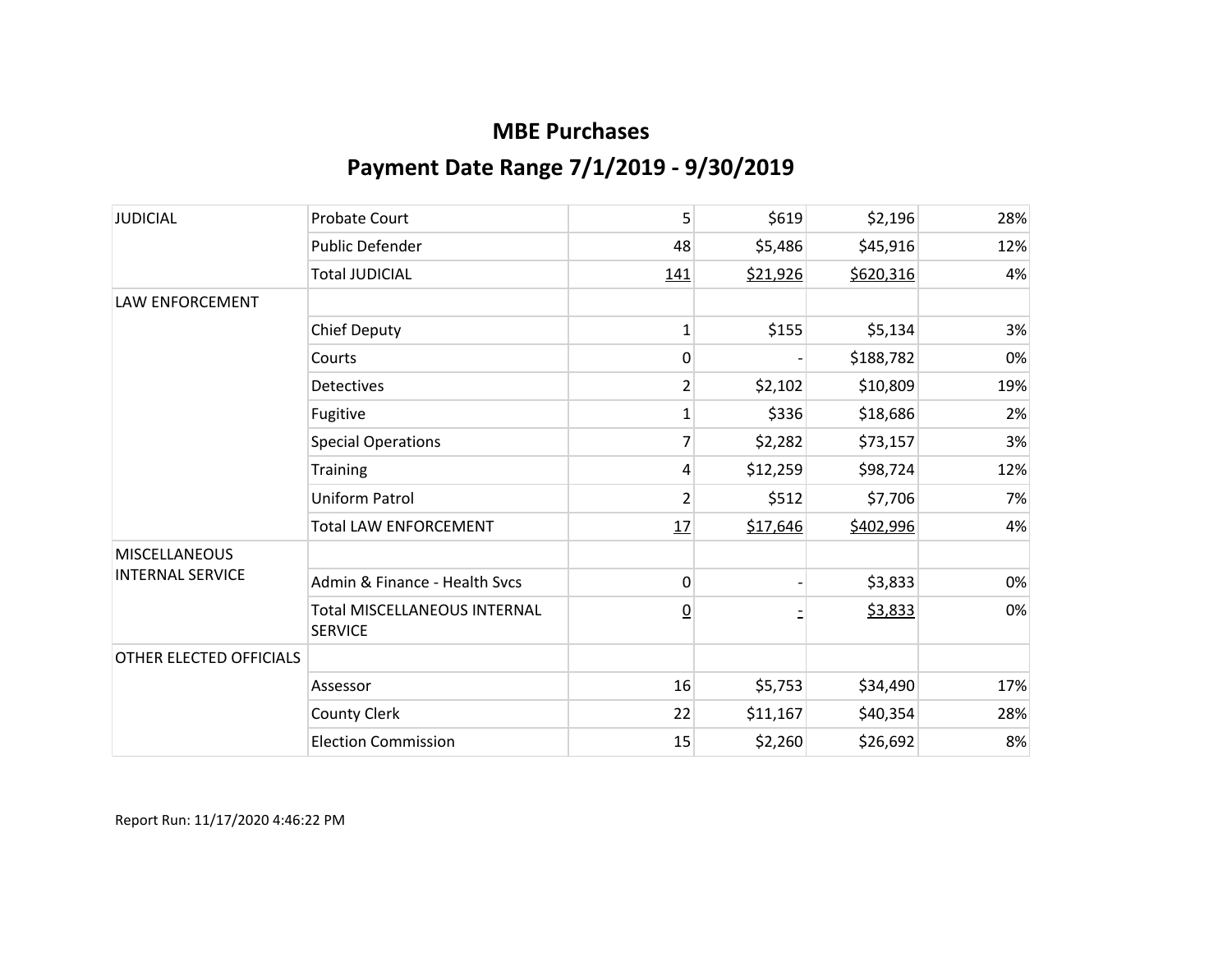|                       | OTHER ELECTED OFFICIALS Equal Opportunity Compliance | 4              | \$240       | \$3,132     | 8%  |
|-----------------------|------------------------------------------------------|----------------|-------------|-------------|-----|
|                       | Legislative Operations                               | 4              | \$1,325     | \$102,788   | 1%  |
|                       | Register                                             | 0              |             | \$12,058    | 0%  |
|                       | Trustee                                              | 11             | \$16,354    | \$246,049   | 7%  |
|                       | <b>Total OTHER ELECTED OFFICIALS</b>                 | $\frac{72}{2}$ | \$37,100    | \$465,563   | 8%  |
| Other Offices         |                                                      |                |             |             |     |
|                       | Director & Staff-Public Works                        | 0              |             |             | 0%  |
|                       | Jail Administration                                  | 1              | \$69,140    | \$1,009,811 | 7%  |
|                       | Jail Programs                                        | 0              |             | \$727,193   | 0%  |
|                       | Juvenile Court Judge                                 | 1              | \$266,086   | \$860,238   | 31% |
|                       | <b>Parks and Grounds Maintenance</b>                 | 0              |             | \$80,492    | 0%  |
|                       | Roads & Bridges                                      | 5              | \$623,506   | \$2,080,641 | 30% |
|                       | <b>Support Services</b>                              | 14             | \$2,259,942 | \$4,249,593 | 53% |
|                       | <b>Total Other Offices</b>                           | 21             | \$3,218,674 | \$9,007,967 | 36% |
| <b>PLANNING &amp;</b> |                                                      |                |             |             |     |
| DEVELOPMENT           | Admin & Finance - Health Svcs                        | 1              | \$69        | \$409       | 17% |
|                       | <b>Codes Enforcement</b>                             | 14             | \$29,586    | \$289,845   | 10% |
|                       | Director - Planning & Developm                       | 1              | \$408       | \$5,208     | 8%  |
|                       | Housing                                              | 3              | \$22,330    | \$384,260   | 6%  |
|                       | <b>Regional Services</b>                             | $\mathbf 1$    | \$315       | \$45,957    | 1%  |